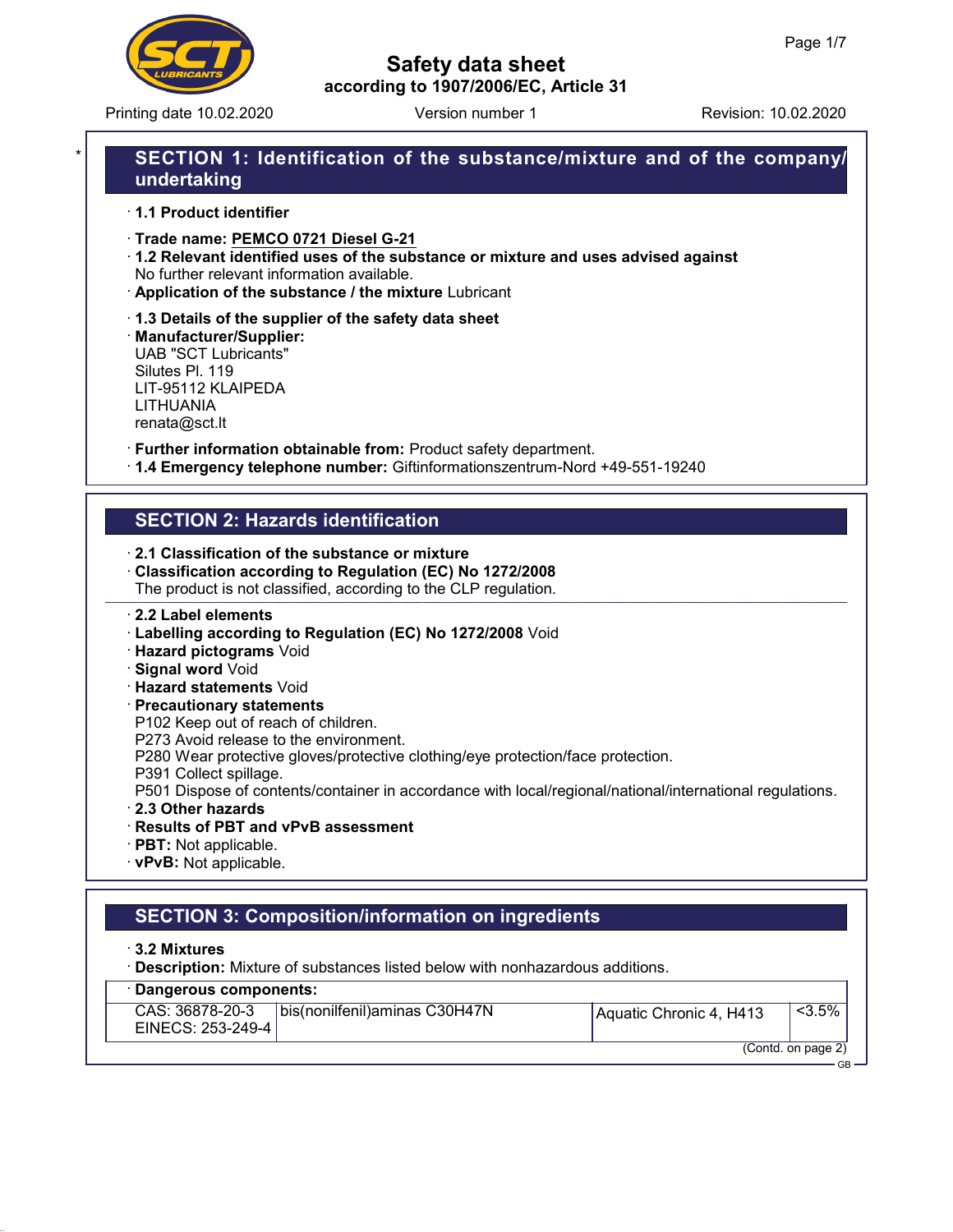

Printing date 10.02.2020 Version number 1 Revision: 10.02.2020

#### Trade name: PEMCO 0721 Diesel G-21

|                                      |                                                                                                                                                                            | (Contd. of page 1) |  |  |
|--------------------------------------|----------------------------------------------------------------------------------------------------------------------------------------------------------------------------|--------------------|--|--|
| · Not dangerous substances           |                                                                                                                                                                            |                    |  |  |
| CAS: 64742-54-7<br>EINECS: 265-157-1 | Distillates (petroleum), hydrotreated heavy paraffinic                                                                                                                     | $1.4\%$            |  |  |
| CAS: 122-39-4<br>EINECS: 204-539-4   | diphenylamine<br>Acute Tox. 3, H301; Acute Tox. 3, H311; Acute Tox. 3, H331; STOT<br>RE 2, H373; Aquatic Acute 1, H400; Aquatic Chronic 1, H410                            | $< 0.01\%$         |  |  |
| CAS: 121158-58-5                     | phenol, dodecyl-, branched<br>EC number: 310-154-3 Repr. 1B, H360F; Skin Corr. 1C, H314; Eye Dam. 1, H318; Aquatic<br>Acute 1, H400 (M=10); Aquatic Chronic 1, H410 (M=10) | $< 0.01\%$         |  |  |

· Additional information: For the wording of the listed hazard phrases refer to section 16.

### SECTION 4: First aid measures

· 4.1 Description of first aid measures

- · General information: No special measures required.
- · After inhalation: Supply fresh air; consult doctor in case of complaints.
- · After skin contact: Generally the product does not irritate the skin.
- · After eye contact: Rinse opened eye for several minutes under running water.
- · After swallowing: If symptoms persist consult doctor.
- · 4.2 Most important symptoms and effects, both acute and delayed No further relevant information available.
- $\cdot$  4.3 Indication of any immediate medical attention and special treatment needed No further relevant information available.

## SECTION 5: Firefighting measures

- · 5.1 Extinguishing media
- · Suitable extinguishing agents:

CO2. Do not use water.

Use fire extinguishing methods suitable to surrounding conditions.

Foam

Fire-extinguishing powder

Sand

- · For safety reasons unsuitable extinguishing agents: Water
- · 5.2 Special hazards arising from the substance or mixture No further relevant information available.
- · 5.3 Advice for firefighters
- · Protective equipment: No special measures required.
- · Additional information

Dispose of fire debris and contaminated fire fighting water in accordance with official regulations.

### SECTION 6: Accidental release measures

· 6.1 Personal precautions, protective equipment and emergency procedures

Ensure adequate ventilation Particular danger of slipping on leaked/spilled product.

Wear protective clothing.

· 6.2 Environmental precautions:

Do not allow product to reach sewage system or any water course.

(Contd. on page 3)

GB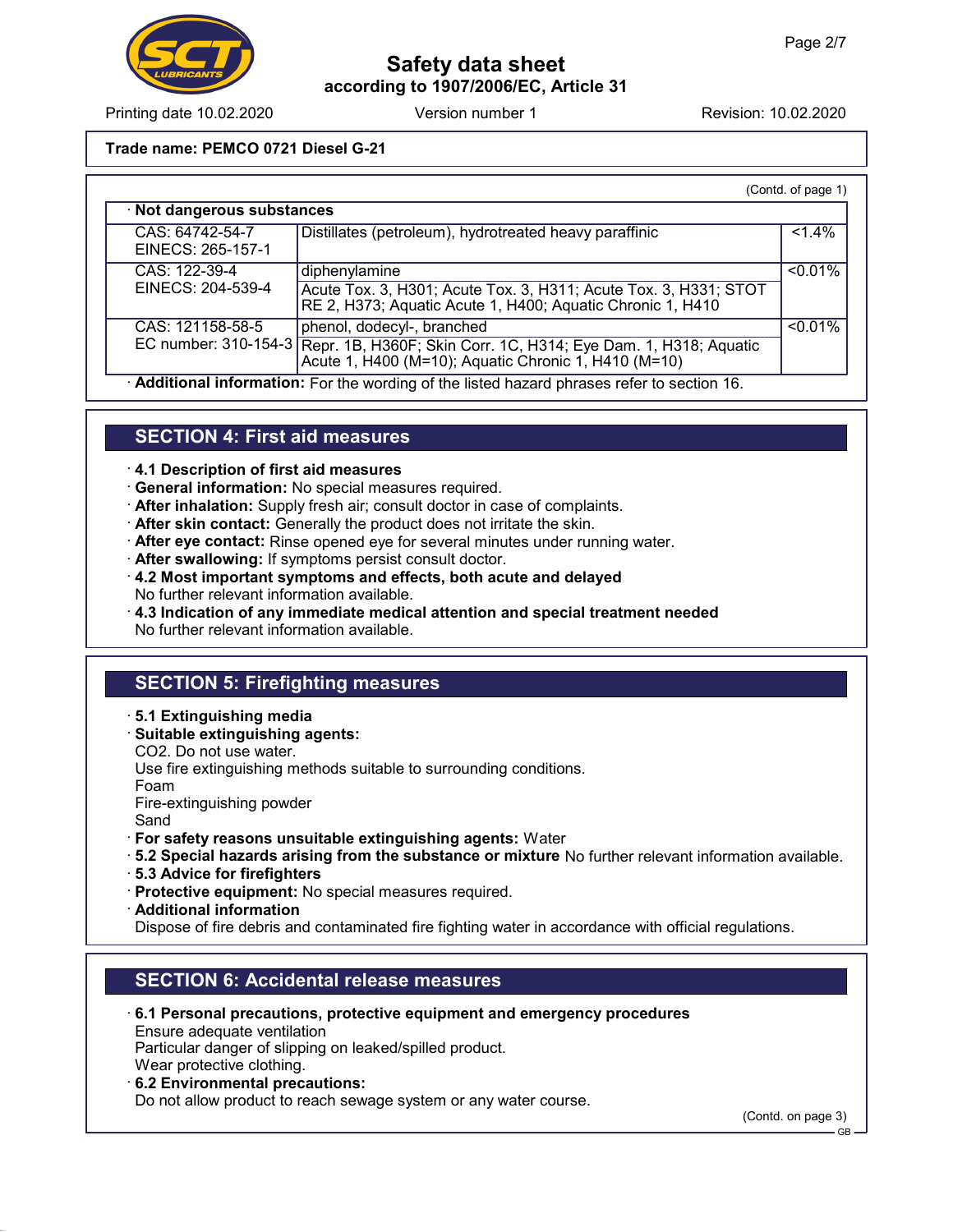

Printing date 10.02.2020 **Revision: 10.02.2020** Version number 1

#### Trade name: PEMCO 0721 Diesel G-21

(Contd. of page 2) Inform respective authorities in case of seepage into water course or sewage system. Do not allow to enter sewers/ surface or ground water.

- · 6.3 Methods and material for containment and cleaning up: Absorb with liquid-binding material (sand, diatomite, acid binders, universal binders, sawdust). Dispose contaminated material as waste according to item 13.
- 6.4 Reference to other sections See Section 7 for information on safe handling. See Section 8 for information on personal protection equipment. See Section 13 for disposal information.

### SECTION 7: Handling and storage

- · 7.1 Precautions for safe handling No special measures required. · Information about fire - and explosion protection: No special measures required.
- · 7.2 Conditions for safe storage, including any incompatibilities
- · Storage:
- · Requirements to be met by storerooms and receptacles: No special requirements.
- · Information about storage in one common storage facility: Not required.
- · Further information about storage conditions: None.
- · 7.3 Specific end use(s) No further relevant information available.

## SECTION 8: Exposure controls/personal protection

· Additional information about design of technical facilities: No further data; see item 7.

- · 8.1 Control parameters
- · Ingredients with limit values that require monitoring at the workplace:

The product does not contain any relevant quantities of materials with critical values that have to be monitored at the workplace.

- · Additional information: The lists valid during the making were used as basis.
- · 8.2 Exposure controls
- · Personal protective equipment:
- · General protective and hygienic measures:
- The usual precautionary measures are to be adhered to when handling chemicals.
- · Respiratory protection: Not required.
- · Protection of hands:



Protective gloves

The glove material has to be impermeable and resistant to the product/ the substance/ the preparation. Due to missing tests no recommendation to the glove material can be given for the product/ the preparation/ the chemical mixture.

Selection of the glove material on consideration of the penetration times, rates of diffusion and the degradation

#### **Material of gloves**

The selection of the suitable gloves does not only depend on the material, but also on further marks of quality and varies from manufacturer to manufacturer. As the product is a preparation of several substances, the resistance of the glove material can not be calculated in advance and has therefore to be checked prior to the application.

(Contd. on page 4)

GB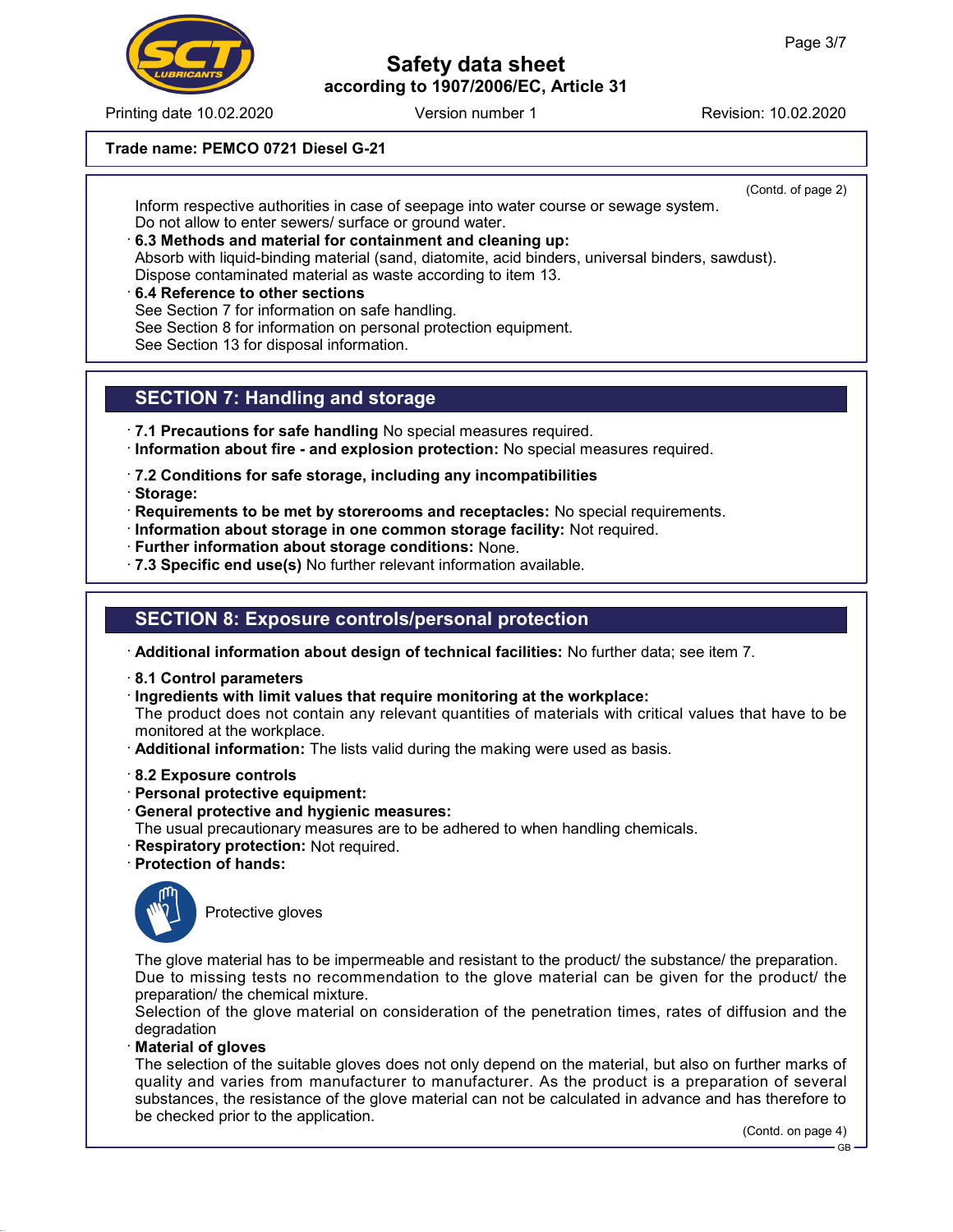#### Trade name: PEMCO 0721 Diesel G-21

#### · Penetration time of glove material

The exact break through time has to be found out by the manufacturer of the protective gloves and has to be observed.

· Eye protection: Goggles recommended during refilling

| <b>SECTION 9: Physical and chemical properties</b>        |                                               |  |  |
|-----------------------------------------------------------|-----------------------------------------------|--|--|
| 9.1 Information on basic physical and chemical properties |                                               |  |  |
| <b>General Information</b>                                |                                               |  |  |
| · Appearance:                                             |                                               |  |  |
| Form:                                                     | Liquid                                        |  |  |
| Colour:                                                   | Yellow-brown                                  |  |  |
| Odour:<br>· Odour threshold:                              | Product specific<br>Not determined.           |  |  |
|                                                           |                                               |  |  |
| · pH-value:                                               | Not determined.                               |  |  |
| Change in condition                                       |                                               |  |  |
| <b>Melting point/freezing point:</b>                      | -45 $^{\circ}$ C                              |  |  |
| Initial boiling point and boiling range: Undetermined.    |                                               |  |  |
| · Flash point:                                            | $>226$ °C                                     |  |  |
| · Flammability (solid, gas):                              | Not applicable.                               |  |  |
| · Decomposition temperature:                              | Not determined.                               |  |  |
| · Auto-ignition temperature:                              | Product is not selfigniting.                  |  |  |
| <b>Explosive properties:</b>                              | Product does not present an explosion hazard. |  |  |
| <b>Explosion limits:</b>                                  |                                               |  |  |
| Lower:                                                    | Not determined.                               |  |  |
| Upper:                                                    | Not determined.                               |  |  |
| · Vapour pressure:                                        | Not determined.                               |  |  |
| · Density at 20 °C:                                       | $0.853$ g/cm <sup>3</sup>                     |  |  |
| · Relative density                                        | Not determined.                               |  |  |
| · Vapour density                                          | Not determined.                               |  |  |
| <b>Evaporation rate</b>                                   | Not determined.                               |  |  |
| · Solubility in / Miscibility with                        |                                               |  |  |
| water:                                                    | Not miscible or difficult to mix.             |  |  |
| · Partition coefficient: n-octanol/water:                 | Not determined.                               |  |  |
| · Viscosity:                                              |                                               |  |  |
| Dynamic:                                                  | Not determined.                               |  |  |
| Kinematic at 40 °C:                                       | $>65$ mm <sup>2</sup> /s                      |  |  |
| $\cdot$ Solvent content:                                  |                                               |  |  |
| VOC (EC)                                                  | 0.00%                                         |  |  |
| 9.2 Other information                                     | No further relevant information available.    |  |  |
|                                                           | $GB -$                                        |  |  |



(Contd. of page 3)

(Contd. on page 5)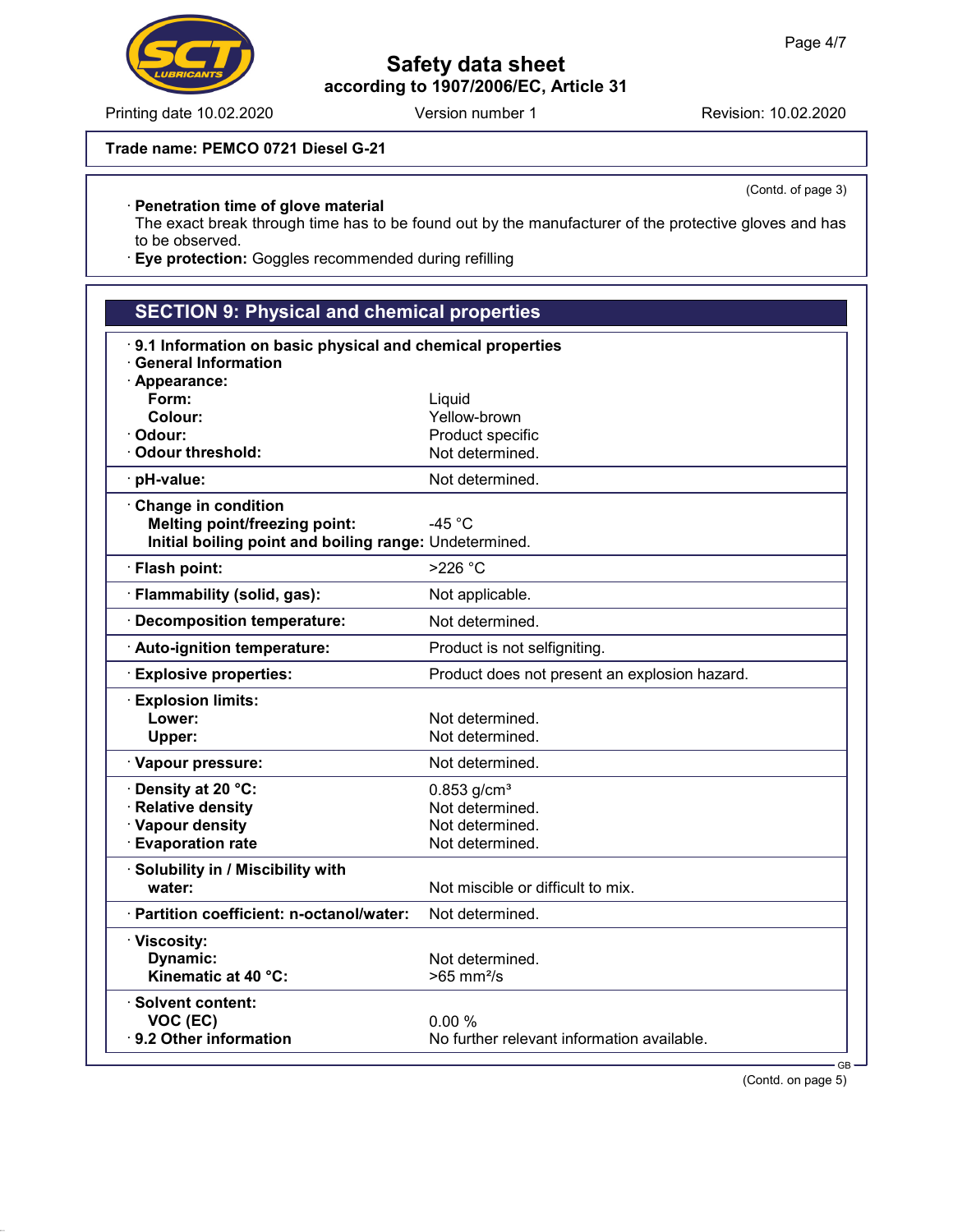Printing date 10.02.2020 **Revision: 10.02.2020** Version number 1

## Safety data sheet according to 1907/2006/EC, Article 31

#### Trade name: PEMCO 0721 Diesel G-21

(Contd. of page 4)

### SECTION 10: Stability and reactivity

- · 10.1 Reactivity No further relevant information available.
- · 10.2 Chemical stability
- · Thermal decomposition / conditions to be avoided:
- No decomposition if used according to specifications.
- · 10.3 Possibility of hazardous reactions No dangerous reactions known.
- · 10.4 Conditions to avoid No further relevant information available.
- · 10.5 Incompatible materials: No further relevant information available.
- · 10.6 Hazardous decomposition products:
- Carbon monoxide Aldehyde Poisonous gases/vapours Carbon dioxide

## SECTION 11: Toxicological information

- · 11.1 Information on toxicological effects
- · Acute toxicity Based on available data, the classification criteria are not met.
- · Primary irritant effect:
- · Skin corrosion/irritation Based on available data, the classification criteria are not met.
- · Serious eye damage/irritation Based on available data, the classification criteria are not met.
- · Respiratory or skin sensitisation Based on available data, the classification criteria are not met.
- · CMR effects (carcinogenity, mutagenicity and toxicity for reproduction)
- · Germ cell mutagenicity Based on available data, the classification criteria are not met.
- · Carcinogenicity Based on available data, the classification criteria are not met.
- · Reproductive toxicity Based on available data, the classification criteria are not met.
- · STOT-single exposure Based on available data, the classification criteria are not met.
- · STOT-repeated exposure Based on available data, the classification criteria are not met.
- · Aspiration hazard Based on available data, the classification criteria are not met.

### SECTION 12: Ecological information

- · 12.1 Toxicity
- · Aquatic toxicity: No further relevant information available.
- · 12.2 Persistence and degradability No further relevant information available.
- · 12.3 Bioaccumulative potential No further relevant information available.
- · 12.4 Mobility in soil No further relevant information available.
- · Additional ecological information:
- · General notes:

Water hazard class 2 (German Regulation) (Self-assessment): hazardous for water Do not allow product to reach ground water, water course or sewage system. Danger to drinking water if even small quantities leak into the ground.

- · 12.5 Results of PBT and vPvB assessment
- · PBT: Not applicable.
- · vPvB: Not applicable.
- · 12.6 Other adverse effects No further relevant information available.

GB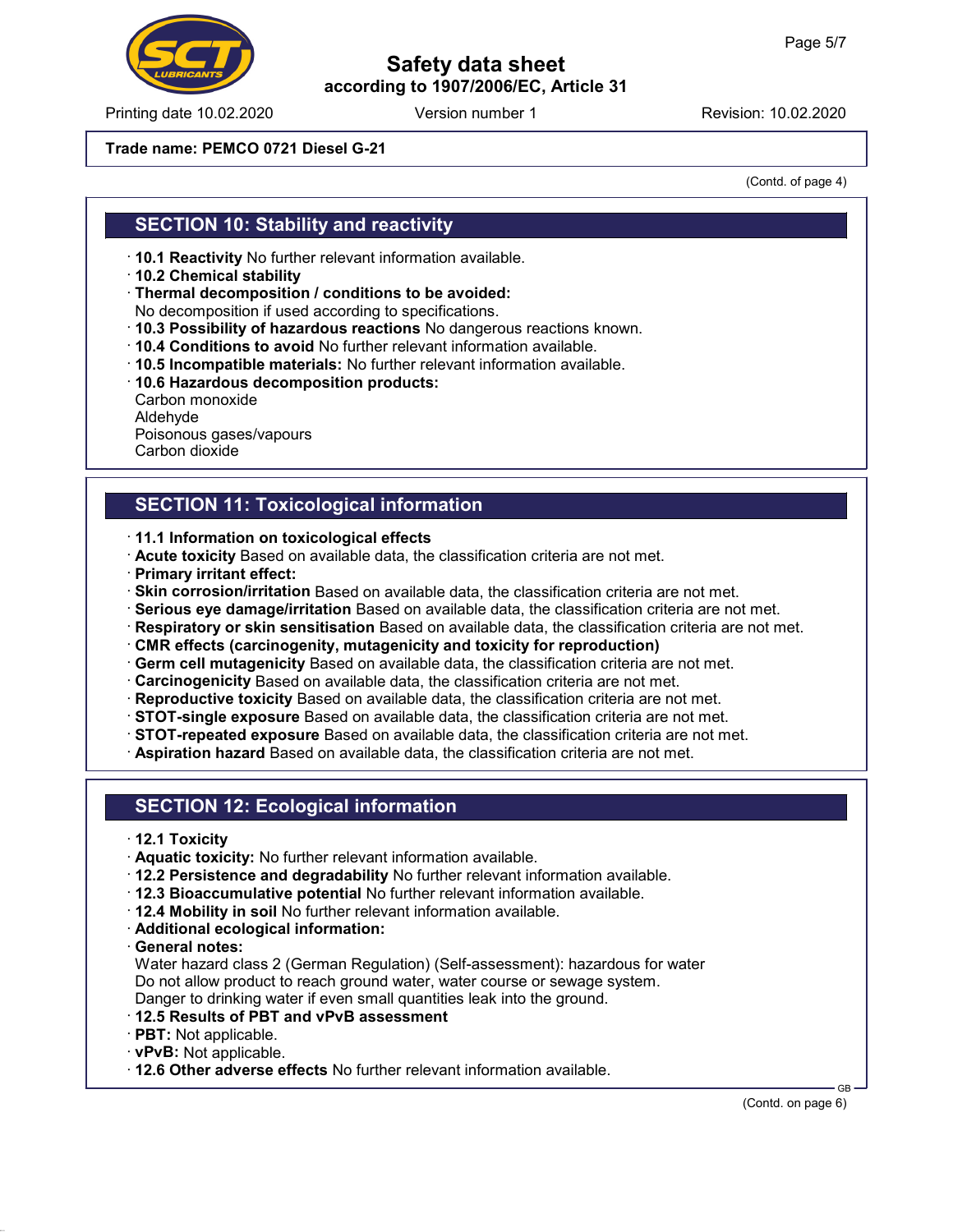

Printing date 10.02.2020 **Revision: 10.02.2020** Version number 1

Trade name: PEMCO 0721 Diesel G-21

(Contd. of page 5)

### SECTION 13: Disposal considerations

· 13.1 Waste treatment methods

· Recommendation Smaller quantities can be disposed of with household waste.

· Uncleaned packaging:

· Recommendation: Disposal must be made according to official regulations.

### SECTION 14: Transport information

| $\cdot$ 14.1 UN-Number<br>· ADR, IMDG, IATA                                       | not regulated   |
|-----------------------------------------------------------------------------------|-----------------|
| 14.2 UN proper shipping name<br>· ADR, IMDG, IATA                                 | not regulated   |
| 14.3 Transport hazard class(es)                                                   |                 |
| · ADR, ADN, IMDG, IATA<br>· Class                                                 | not regulated   |
| $\cdot$ 14.4 Packing group<br>· ADR, IMDG, IATA                                   | not regulated   |
| 14.5 Environmental hazards:                                                       | Not applicable. |
| 14.6 Special precautions for user                                                 | Not applicable. |
| 14.7 Transport in bulk according to Annex II of<br><b>Marpol and the IBC Code</b> | Not applicable. |
| · UN "Model Regulation":                                                          | not regulated   |
|                                                                                   |                 |

### SECTION 15: Regulatory information

· 15.1 Safety, health and environmental regulations/legislation specific for the substance or mixture

- · Directive 2012/18/EU
- · Named dangerous substances ANNEX I None of the ingredients is listed.
- · 15.2 Chemical safety assessment: A Chemical Safety Assessment has not been carried out.

### SECTION 16: Other information

This information is based on our present knowledge. However, this shall not constitute a guarantee for any specific product features and shall not establish a legally valid contractual relationship.

#### · Relevant phrases

- H301 Toxic if swallowed.
- H311 Toxic in contact with skin.
- H314 Causes severe skin burns and eye damage.
- H318 Causes serious eye damage.
- H331 Toxic if inhaled.

H360F May damage fertility.

(Contd. on page 7)

GB